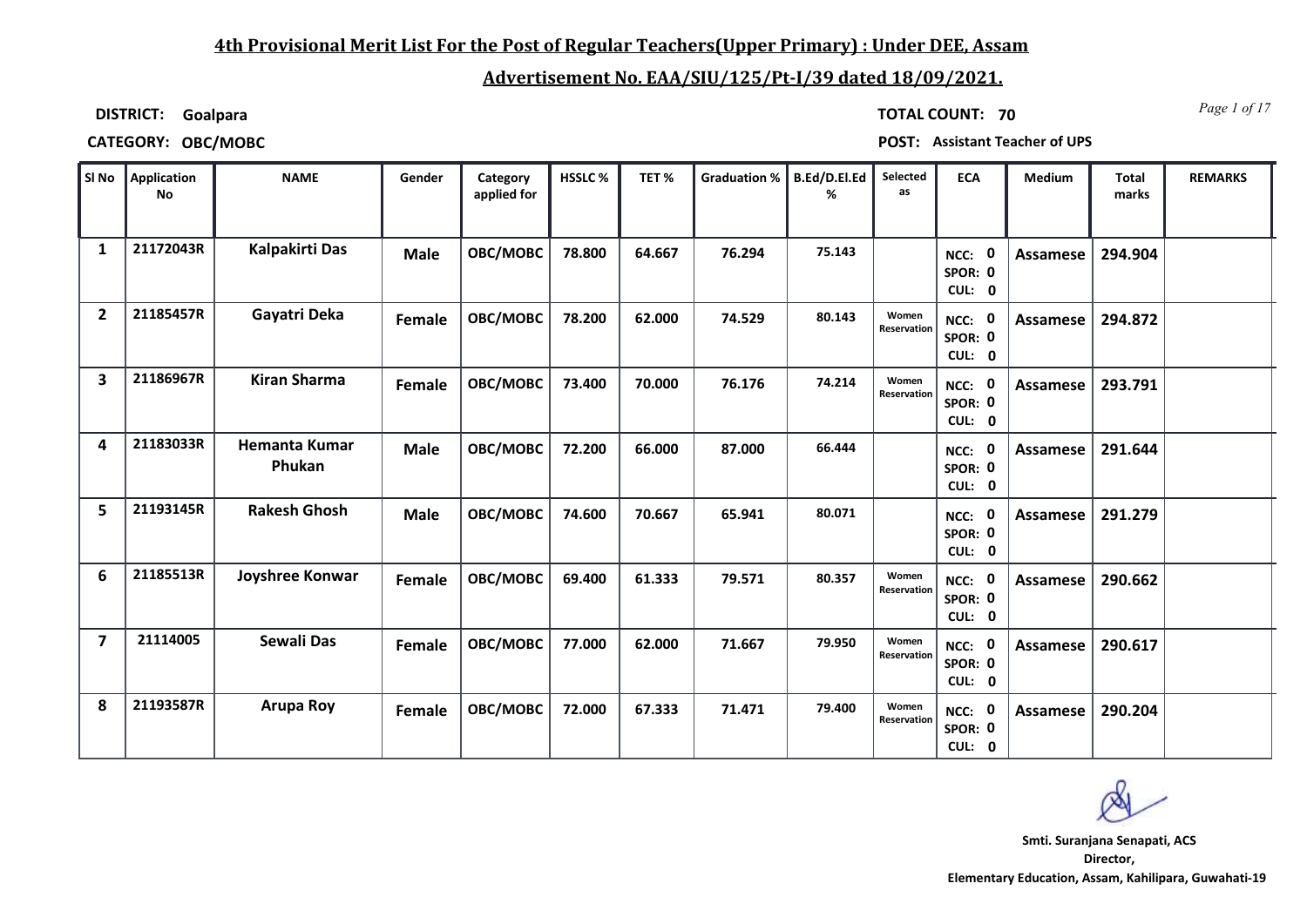| <b>DISTRICT:</b> | Goalpara |
|------------------|----------|
|------------------|----------|

| SI No | Application<br><b>No</b> | <b>NAME</b>             | Gender        | Category<br>applied for | <b>HSSLC %</b> | TET%   | Graduation %   B.Ed/D.El.Ed | ℅      | <b>Selected</b><br>as | <b>ECA</b>                               | <b>Medium</b>   | <b>Total</b><br>marks | <b>REMARKS</b> |
|-------|--------------------------|-------------------------|---------------|-------------------------|----------------|--------|-----------------------------|--------|-----------------------|------------------------------------------|-----------------|-----------------------|----------------|
| 9     | 21197766R                | <b>Sutanuka Mandal</b>  | <b>Female</b> | OBC/MOBC                | 64.200         | 72.667 | 64.529                      | 88.800 | Women<br>Reservation  | $\mathbf 0$<br>NCC:<br>SPOR: 0<br>CUL: 0 | Assamese        | 290.196               |                |
| 10    | 21184007R                | <b>Abhishek Ghosh</b>   | <b>Male</b>   | OBC/MOBC                | 70.600         | 64.667 | 79.824                      | 74.500 |                       | NCC: 0<br>SPOR: 0<br>CUL: 0              | Assamese        | 289.590               |                |
| 11    | 21186426R                | Tejaswini Nath          | Female        | OBC/MOBC                | 82.200         | 56.000 | 74.059                      | 77.071 | Women<br>Reservation  | NCC: 0<br>SPOR: 0<br>CUL: 0              | Assamese        | 289.330               |                |
| 12    | 21178163R                | Dhanjyoti Nath          | <b>Male</b>   | OBC/MOBC                | 70.400         | 74.667 | 65.294                      | 77.929 |                       | $\mathbf 0$<br>NCC:<br>SPOR: 0<br>CUL: 0 | <b>Assamese</b> | 288.289               |                |
| 13    | 21190983R                | Apurba Sarkar           | <b>Male</b>   | OBC/MOBC                | 71.600         | 66.667 | 70.765                      | 79.143 |                       | $\mathbf 0$<br>NCC:<br>SPOR: 0<br>CUL: 0 | <b>Assamese</b> | 288.174               |                |
| 14    | 21187184R                | <b>Dhritiparna Nath</b> | Female        | OBC/MOBC                | 80.800         | 62.000 | 68.353                      | 76.900 | Women<br>Reservation  | NCC: 0<br>SPOR: 0<br>CUL: 0              | Assamese        | 288.053               |                |
| 15    | 21185516R                | <b>Bandana Moran</b>    | Female        | OBC/MOBC                | 71.800         | 60.667 | 73.357                      | 82.071 | Women<br>Reservation  | NCC: 0<br>SPOR: 0<br>CUL: 0              | Assamese        | 287.895               |                |
| 16    | 21172842R                | Prosanjit Saha          | <b>Male</b>   | OBC/MOBC                | 69.800         | 62.667 | 72.294                      | 83.100 |                       | 0<br>NCC:<br>SPOR: 0<br>CUL: 0           | <b>Assamese</b> | 287.861               |                |
| 17    | 21167792R                | <b>Trisharisi Borah</b> | Female        | OBC/MOBC                | 86.400         | 58.000 | 62.235                      | 80.850 | Women<br>Reservation  | $\mathbf 0$<br>NCC:<br>SPOR: 0<br>CUL: 0 | Assamese        | 287.485               |                |

**Director, Elementary Education, Assam, Kahilipara, Guwahati-19 Smti. Suranjana Senapati, ACS**

*Page 2 of 17* **TOTAL COUNT: 70**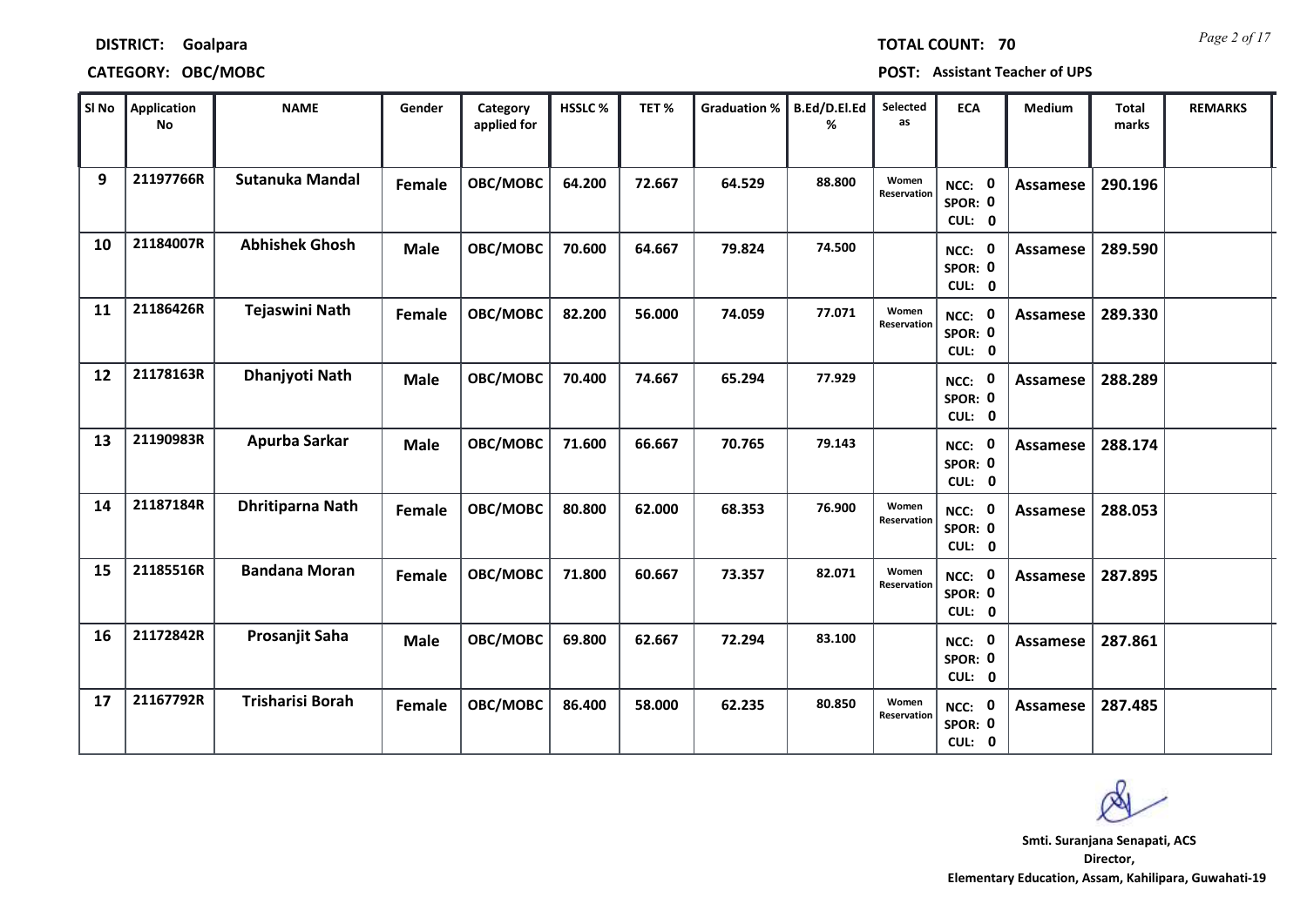| SI No | <b>Application</b><br><b>No</b> | <b>NAME</b>          | Gender      | Category<br>applied for | <b>HSSLC%</b> | TET%   | <b>Graduation %</b> | B.Ed/D.El.Ed<br>% | Selected<br>as       | <b>ECA</b>                               | Medium          | <b>Total</b><br>marks | <b>REMARKS</b> |
|-------|---------------------------------|----------------------|-------------|-------------------------|---------------|--------|---------------------|-------------------|----------------------|------------------------------------------|-----------------|-----------------------|----------------|
| 18    | 21180227R                       | <b>Rashmi Chetry</b> | Female      | OBC/MOBC                | 74.600        | 58.667 | 74.118              | 79.850            | Women<br>Reservation | $\mathbf 0$<br>NCC:<br>SPOR: 0<br>CUL: 0 | Assamese        | 287.234               |                |
| 19    | 21196002R                       | <b>Dharitri Devi</b> | Female      | OBC/MOBC                | 73.800        | 62.000 | 71.059              | 80.150            | Women<br>Reservation | NCC: 0<br>SPOR: 0<br>CUL: 0              | Assamese        | 287.009               |                |
| 20    | 21200180R                       | <b>Barnali Nath</b>  | Female      | OBC/MOBC                | 69.400        | 69.333 | 66.882              | 81.357            | Women<br>Reservation | NCC: 0<br>SPOR: 0<br>CUL: 0              | <b>Assamese</b> | 286.973               |                |
| 21    | 21180977R                       | Porishmita Chutia    | Female      | OBC/MOBC                | 77.600        | 56.000 | 74.929              | 78.300            | Women<br>Reservation | $\mathbf 0$<br>NCC:<br>SPOR: 0<br>CUL: 0 | Assamese        | 286.829               |                |
| 22    | 21118484                        | Anamoi Charingia     | <b>Male</b> | OBC/MOBC                | 86.200        | 58.667 | 62.100              | 79.857            |                      | 0<br>NCC:<br>SPOR: 0<br>CUL: 0           | Assamese        | 286.824               |                |
| 23    | 21112356                        | Devadiksha Dutta     | Female      | OBC/MOBC                | 72.200        | 58.000 | 73.000              | 83.600            | Women<br>Reservation | NCC: 0<br>SPOR: 0<br>CUL: 0              | <b>Assamese</b> | 286.800               |                |
| 24    | 21167540R                       | Laba Das             | <b>Male</b> | OBC/MOBC                | 79.600        | 69.333 | 65.529              | 71.857            |                      | NCC: 0<br>SPOR: 0<br>CUL: 0              | Assamese        | 286.320               |                |
| 25    | 21184020R                       | Jugita Baruah        | Female      | OBC/MOBC                | 79.400        | 62.000 | 66.059              | 78.786            | Women<br>Reservation | $\mathbf 0$<br>NCC:<br>SPOR: 0<br>CUL: 0 | <b>Assamese</b> | 286.245               |                |
| 26    | 21203694R                       | <b>Anupal Lahan</b>  | <b>Male</b> | OBC/MOBC                | 75.400        | 68.000 | 73.059              | 69.556            |                      | 0<br>NCC:<br>SPOR: 0<br>CUL: 0           | Assamese        | 286.014               |                |

*Page 3 of 17* **TOTAL COUNT: 70**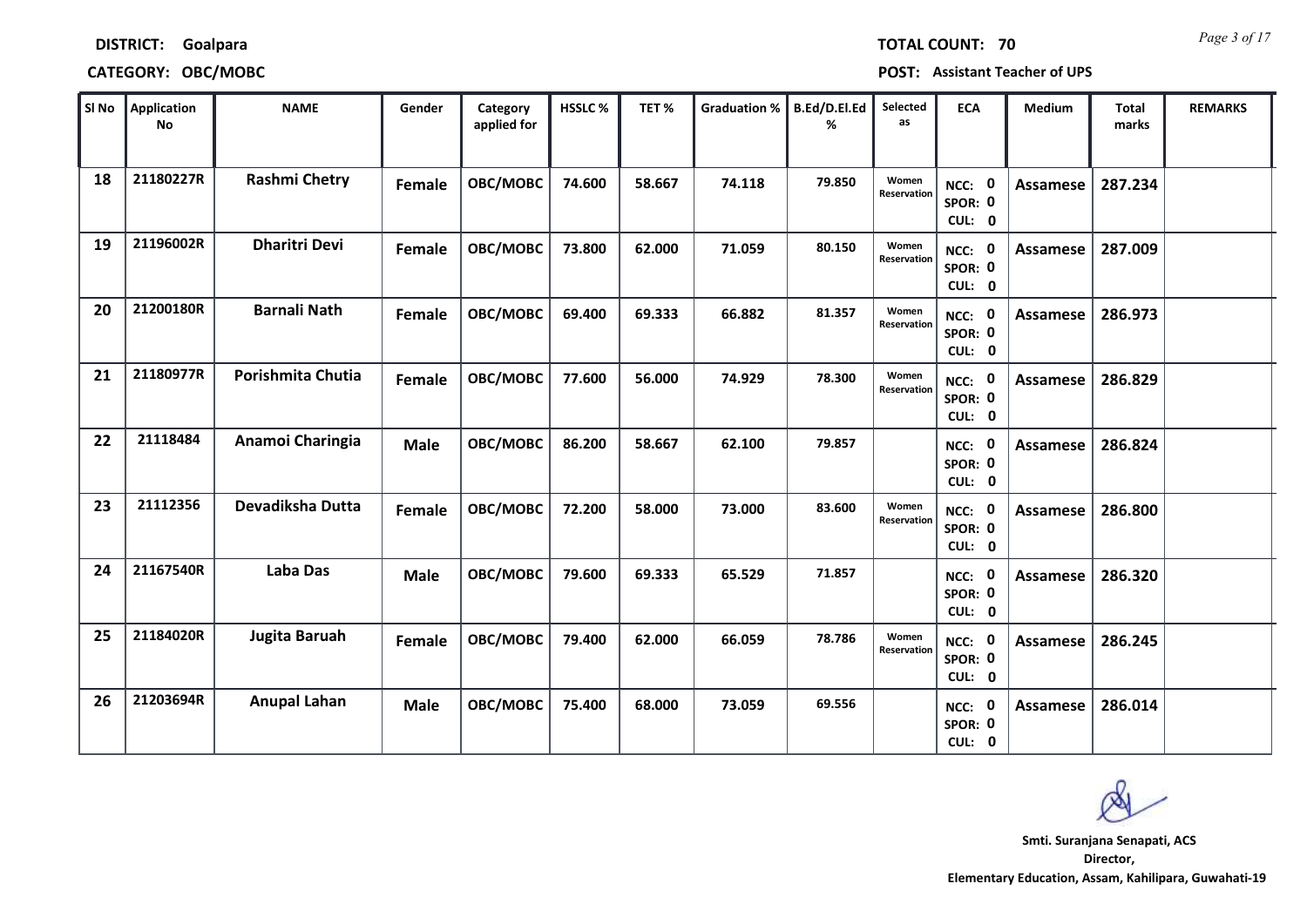|    | <b>No</b> |                       |             | applied for |        |        |        | %      | as                   |                                    |                 | marks   |  |
|----|-----------|-----------------------|-------------|-------------|--------|--------|--------|--------|----------------------|------------------------------------|-----------------|---------|--|
| 27 | 21177181R | <b>Dipankar Bora</b>  | <b>Male</b> | OBC/MOBC    | 79.200 | 58.000 | 77.824 | 70.929 |                      | NCC: 0<br>SPOR: 0<br>CUL: 0        | <b>Assamese</b> | 285.952 |  |
| 28 | 21189714R | <b>Borna Nowhalia</b> | Female      | OBC/MOBC    | 77.800 | 60.667 | 72.357 | 75.100 | Women<br>Reservation | NCC: 0<br>SPOR: 0<br>CUL: 0        | Assamese        | 285.924 |  |
| 29 | 21181143R | Jyotismita Kakati     | Female      | OBC/MOBC    | 78.800 | 58.667 | 69.765 | 78.500 | Women<br>Reservation | NCC: 0<br>SPOR: 0<br>CUL: 0        | Assamese        | 285.731 |  |
| 30 | 21101702  | <b>Ruma Dutta</b>     | Female      | OBC/MOBC    | 79.800 | 56.000 | 79.286 | 70.556 | Women<br>Reservation | NCC: 0<br>SPOR: 0<br>CUL: 0        | <b>Assamese</b> | 285.641 |  |
| 31 | 21185367R | <b>Mousumi Dutta</b>  | Female      | OBC/MOBC    | 73.000 | 65.333 | 70.000 | 77.250 | Women<br>Reservation | NCC: 0<br>SPOR: 0<br>CUL: 0        | Assamese        | 285.583 |  |
| 32 | 21174533R | <b>Pubali Neog</b>    | Female      | OBC/MOBC    | 63.000 | 66.667 | 75.071 | 80.550 | Women<br>Reservation | NCC: 0<br>SPOR: 0<br>CUL: 0        | <b>Assamese</b> | 285.288 |  |
| 33 | 21121331  | <b>Sunita Debnath</b> | Female      | OBC/MOBC    | 84.000 | 58.667 | 65.765 | 76.750 |                      | NCC: 0<br>SPOR: 0<br>CUL: 0        | Assamese        | 285.181 |  |
| 34 | 21145313  | Dhruba Jyoti Nath     | <b>Male</b> | OBC/MOBC    | 86.000 | 60.000 | 72.800 | 66.286 |                      | <b>NCC: 0</b><br>SPOR: 0<br>CUL: 0 | Assamese        | 285.086 |  |
| 35 | 21179867R | <b>Tusmita Deka</b>   | Female      | OBC/MOBC    | 70.600 | 68.667 | 64.529 | 81.200 |                      | NCC: 0<br>SPOR: 0<br>CUL: 0        | Assamese        | 284.996 |  |

 $\blacksquare$  **SI No**  $\blacksquare$  **B**  $\blacksquare$  **REMARKS**  $\blacksquare$  **Category**  $\blacksquare$  HSSLC %  $\blacksquare$  TET %  $\blacksquare$  Graduation %  $\blacksquare$  B.Ed/D.El.Ed  $\blacksquare$  Selected  $\blacksquare$  ECA  $\blacksquare$  Medium  $\blacksquare$  Total  $\blacksquare$  REMARKS

**Category** 

# **DISTRICT: Goalpara**

**SINO Application** 

**CATEGORY: OBC/MOBC POST: Assistant Teacher of UPS**

*Page 4 of 17* **TOTAL COUNT: 70**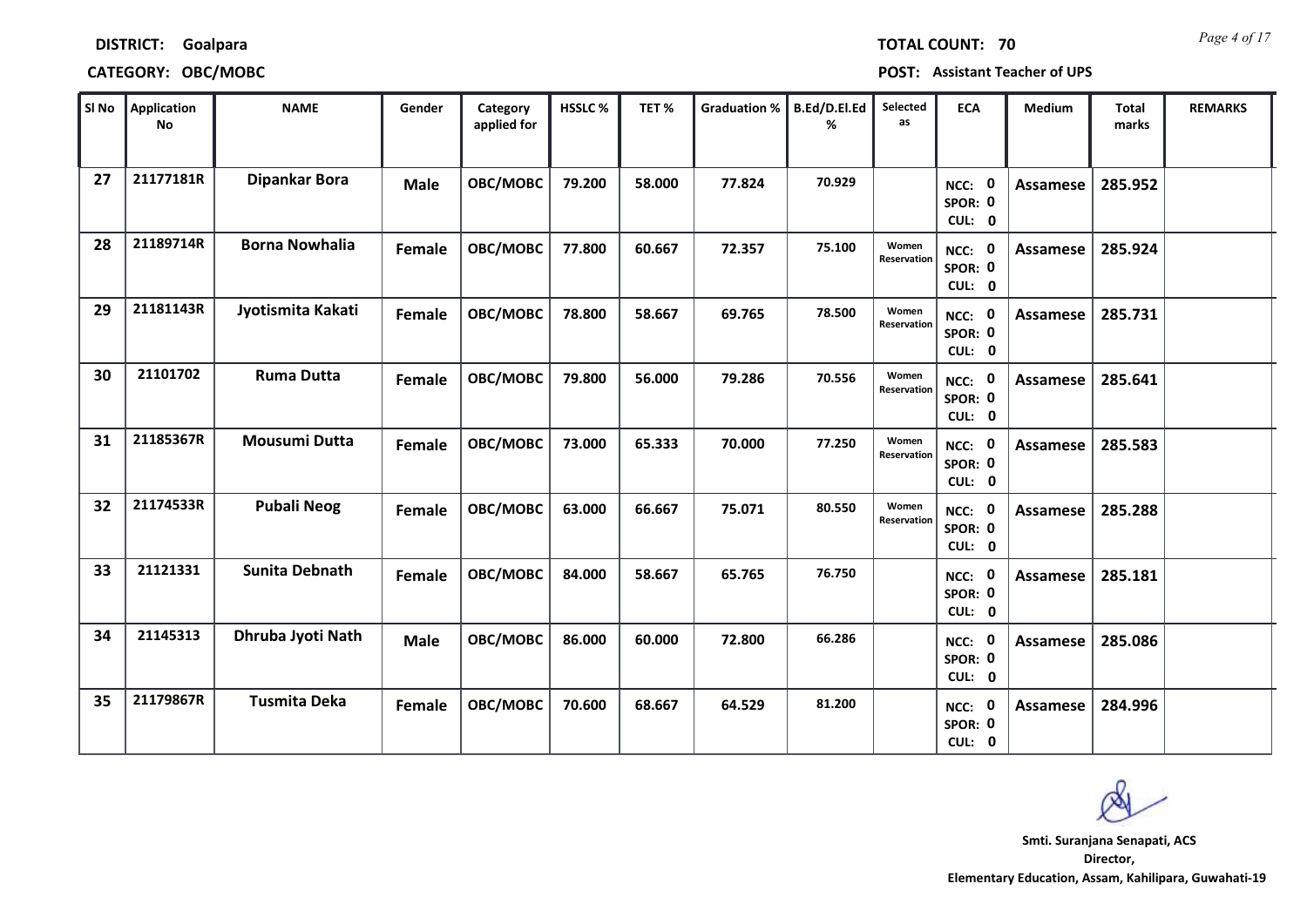| <b>DISTRICT:</b> | Goalpara |
|------------------|----------|
|------------------|----------|

| SI No | Application<br>No | <b>NAME</b>             | Gender        | Category<br>applied for | <b>HSSLC%</b> | TET%   | <b>Graduation %</b> | B.Ed/D.El.Ed<br>% | Selected<br>as | <b>ECA</b>                         | <b>Medium</b>   | <b>Total</b><br>marks | <b>REMARKS</b> |
|-------|-------------------|-------------------------|---------------|-------------------------|---------------|--------|---------------------|-------------------|----------------|------------------------------------|-----------------|-----------------------|----------------|
| 36    | 21181089R         | Lokhipriya Saikia       | Female        | OBC/MOBC                | 74.400        | 58.667 | 78.643              | 73.143            |                | 0<br>NCC:<br>SPOR: 0<br>CUL: 0     | <b>Assamese</b> | 284.852               |                |
| 37    | 21168890R         | <b>Rubi Baruah</b>      | Female        | OBC/MOBC                | 73.200        | 55.333 | 78.786              | 77.286            |                | NCC: 0<br>SPOR: 0<br>CUL: 0        | Assamese        | 284.605               |                |
| 38    | 21187840R         | <b>Dimpee Choudhury</b> | Female        | OBC/MOBC                | 75.600        | 62.000 | 74.529              | 72.357            |                | NCC: 0<br>SPOR: 0<br>CUL: 0        | <b>Assamese</b> | 284.487               |                |
| 39    | 21114295          | Rajashree Saikia        | Female        | OBC/MOBC                | 76.600        | 57.333 | 71.071              | 79.429            |                | 0<br>NCC:<br>SPOR: 0<br>CUL: 0     | Assamese        | 284.433               |                |
| 40    | 21180545R         | <b>Bornali Ray</b>      | Female        | OBC/MOBC                | 73.400        | 56.000 | 70.941              | 83.950            |                | NCC: 0<br>SPOR: 0<br>CUL: 0        | <b>Assamese</b> | 284.291               |                |
| 41    | 21181715R         | <b>Tutumoni Das</b>     | Female        | OBC/MOBC                | 78.800        | 55.333 | 70.235              | 79.850            |                | NCC: 0<br>SPOR: 0<br>CUL: 0        | Assamese        | 284.219               |                |
| 42    | 21182604R         | Dikha Moni Boidya       | <b>Female</b> | OBC/MOBC                | 75.600        | 58.667 | 76.688              | 73.250            |                | NCC: 0<br>SPOR: 0<br>CUL: 0        | <b>Assamese</b> | 284.204               |                |
| 43    | 21114514          | <b>Mamoni Nath</b>      | Female        | OBC/MOBC                | 82.200        | 57.333 | 71.588              | 72.857            |                | <b>NCC: 0</b><br>SPOR: 0<br>CUL: 0 | <b>Assamese</b> | 283.979               |                |
| 44    | 21176518R         | Rajashri Chaharia       | Female        | OBC/MOBC                | 78.200        | 64.000 | 67.882              | 73.750            |                | 0<br>NCC:<br>SPOR: 0<br>CUL: 0     | Assamese        | 283.832               |                |

*Page 5 of 17* **TOTAL COUNT: 70**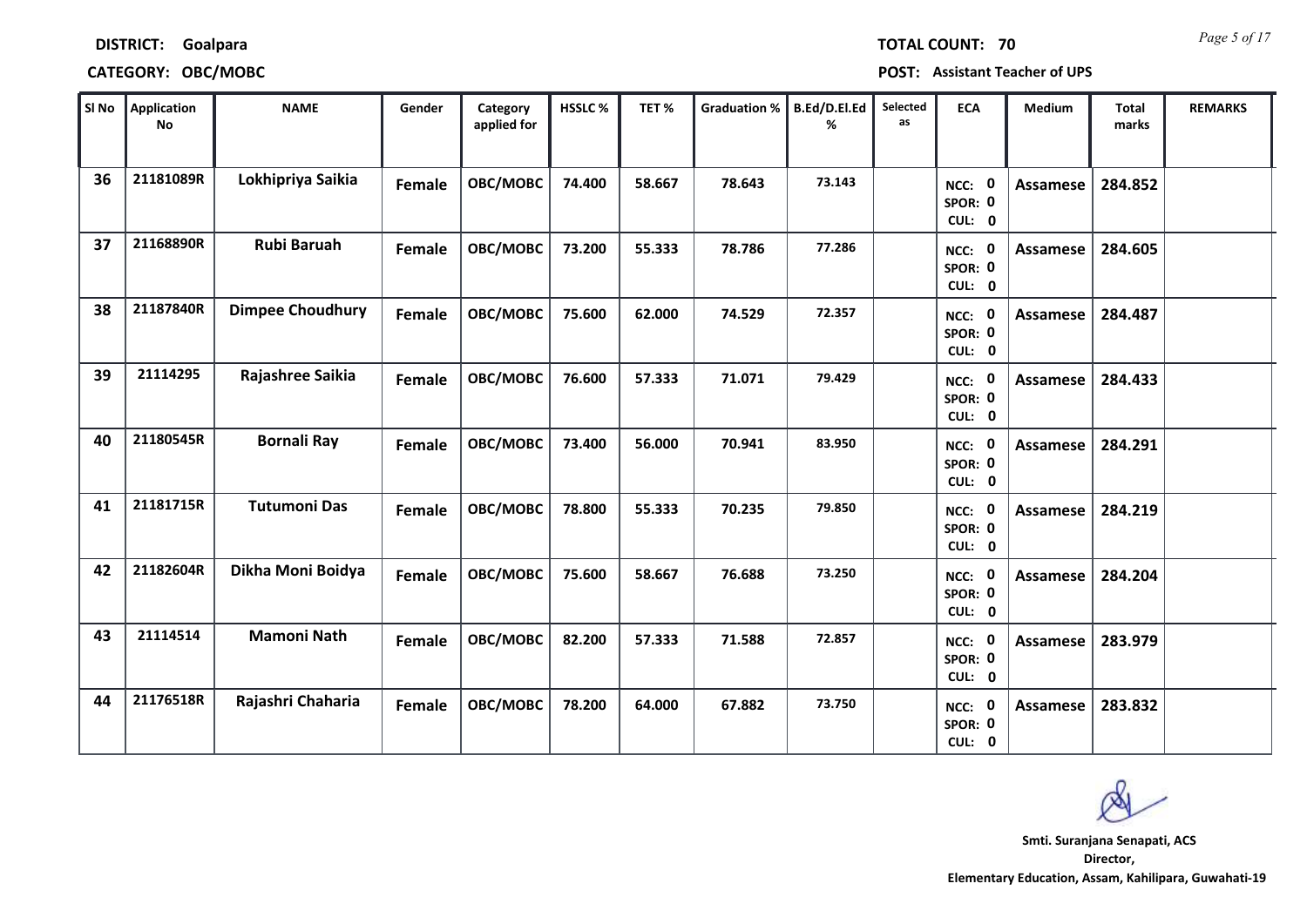| SI No | Application<br><b>No</b> | <b>NAME</b>        | Gender      | Category<br>applied for | HSSLC% | TET%   | <b>Graduation %</b> | B.Ed/D.El.Ed<br>% | Selected<br>as | <b>ECA</b>                               | <b>Medium</b>   | <b>Total</b><br>marks | <b>REMARKS</b> |
|-------|--------------------------|--------------------|-------------|-------------------------|--------|--------|---------------------|-------------------|----------------|------------------------------------------|-----------------|-----------------------|----------------|
| 45    | 21177089R                | <b>Sunny Borah</b> | <b>Male</b> | OBC/MOBC                | 71.000 | 66.667 | 67.294              | 78.800            |                | $\mathbf 0$<br>NCC:<br>SPOR: 0<br>CUL: 0 | <b>Assamese</b> | 283.761               |                |
| 46    | 21189125R                | Sangita Borah      | Female      | OBC/MOBC                | 75.000 | 66.667 | 66.412              | 75.650            |                | NCC: 0<br>SPOR: 0<br>CUL: 0              | Assamese        | 283.728               |                |
| 47    | 21193695R                | Madhabi Barman     | Female      | OBC/MOBC                | 71.000 | 64.000 | 68.765              | 79.800            |                | $\mathbf 0$<br>NCC:<br>SPOR: 0<br>CUL: 0 | <b>Assamese</b> | 283.565               |                |
| 48    | 21114488                 | Hiramoni Kataki    | Female      | OBC/MOBC                | 70.400 | 56.000 | 76.059              | 81.050            |                | $\mathbf 0$<br>NCC:<br>SPOR: 0<br>CUL: 0 | <b>Assamese</b> | 283.509               |                |
| 49    | 21190558R                | Dijusmita Medhi    | Female      | OBC/MOBC                | 75.400 | 62.667 | 69.529              | 75.900            |                | NCC: 0<br>SPOR: 0<br>CUL: 0              | <b>Assamese</b> | 283.496               |                |
| 50    | 21183560R                | <b>Hirak Deka</b>  | <b>Male</b> | OBC/MOBC                | 81.000 | 61.333 | 64.941              | 76.214            |                | NCC: 0<br>SPOR: 0<br>CUL: 0              | <b>Assamese</b> | 283.489               |                |
| 51    | 21175398R                | Nishita Saikia     | Female      | OBC/MOBC                | 77.000 | 61.333 | 68.286              | 76.800            |                | NCC: 0<br>SPOR: 0<br>CUL: 0              | <b>Assamese</b> | 283.419               |                |
| 52    | 21207988R                | Priyanka Das       | Female      | OBC/MOBC                | 77.400 | 64.667 | 66.706              | 74.643            |                | $\mathbf 0$<br>NCC:<br>SPOR: 0<br>CUL: 0 | <b>Assamese</b> | 283.415               |                |
| 53    | 21190920R                | Sima Saikia        | Female      | OBC/MOBC                | 73.600 | 55.333 | 73.882              | 80.550            |                | $\mathbf 0$<br>NCC:<br>SPOR: 0<br>CUL: 0 | <b>Assamese</b> | 283.366               |                |

**Director, Elementary Education, Assam, Kahilipara, Guwahati-19 Smti. Suranjana Senapati, ACS**

*Page 6 of 17* **TOTAL COUNT: 70**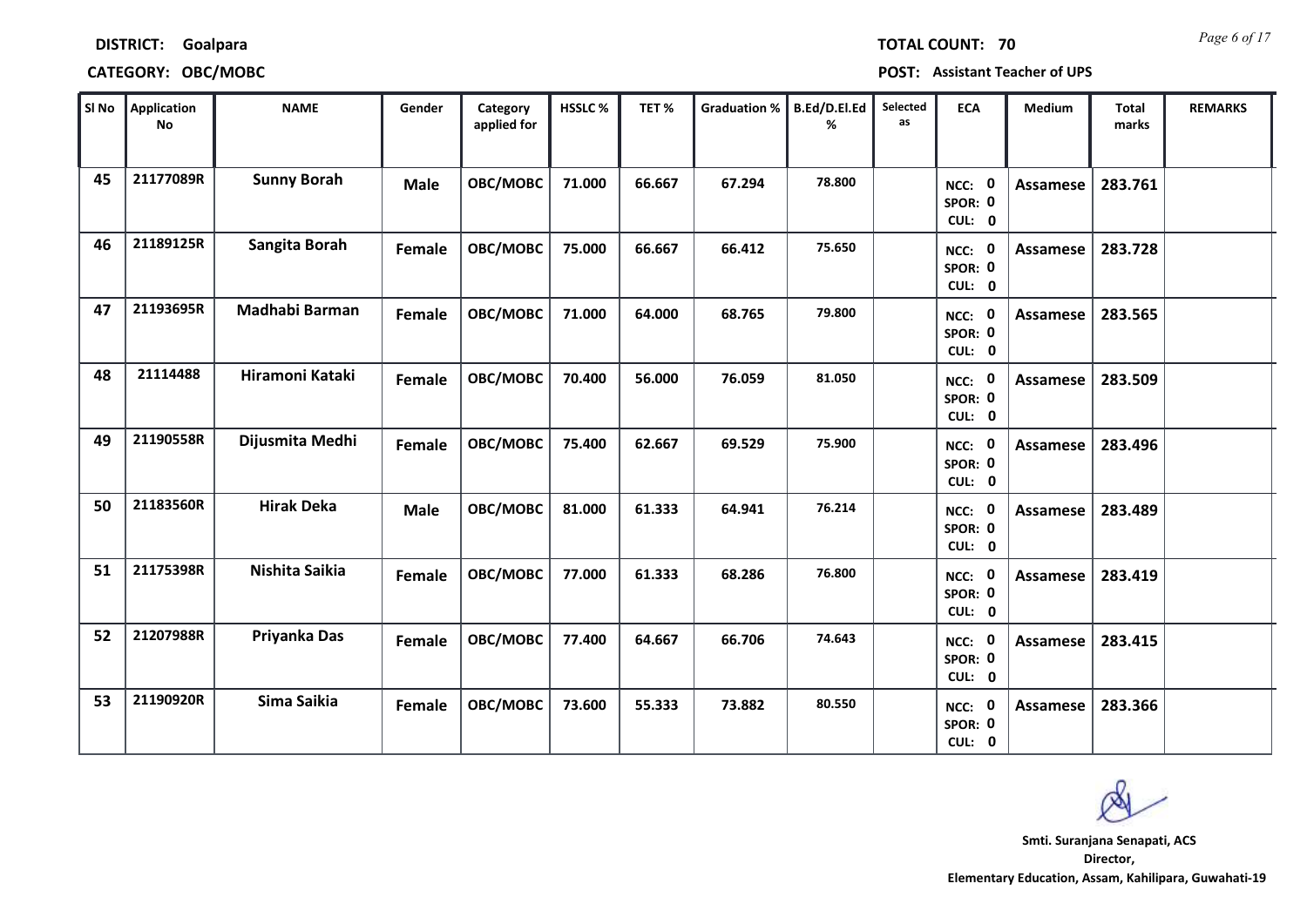| <b>DISTRICT:</b> | Goalpara |
|------------------|----------|
|------------------|----------|

| SI No | Application<br>No | <b>NAME</b>           | Gender        | Category<br>applied for | HSSLC% | TET%   | <b>Graduation %</b> | B.Ed/D.El.Ed<br>% | Selected<br>as | <b>ECA</b>                               | <b>Medium</b>   | <b>Total</b><br>marks | <b>REMARKS</b> |
|-------|-------------------|-----------------------|---------------|-------------------------|--------|--------|---------------------|-------------------|----------------|------------------------------------------|-----------------|-----------------------|----------------|
| 54    | 21176766R         | <b>Ankita Nath</b>    | Female        | OBC/MOBC                | 66.200 | 60.000 | 78.647              | 78.500            |                | NCC: 0<br>SPOR: 0<br>CUL: 0              | <b>Assamese</b> | 283.347               |                |
| 55    | 21168782R         | Deizy Priyom Nath     | Female        | OBC/MOBC                | 72.600 | 68.000 | 68.471              | 74.214            |                | NCC: 0<br>SPOR: 0<br>CUL: 0              | Assamese        | 283.285               |                |
| 56    | 21116704          | <b>Barbie Boruah</b>  | Female        | OBC/MOBC                | 78.400 | 56.000 | 71.143              | 77.714            |                | NCC: 0<br>SPOR: 0<br>CUL: 0              | <b>Assamese</b> | 283.257               |                |
| 57    | 21199441R         | Gita Moni Changmai    | <b>Female</b> | OBC/MOBC                | 77.000 | 55.333 | 71.571              | 79.350            |                | NCC: 0<br>SPOR: 0<br>CUL: 0              | Assamese        | 283.255               |                |
| 58    | 21185768R         | Haripriya Bora        | Female        | OBC/MOBC                | 77.200 | 58.000 | 70.353              | 77.643            |                | NCC: 0<br>SPOR: 0<br>CUL: 0              | <b>Assamese</b> | 283.196               |                |
| 59    | 21159241          | <b>Babita Sapkota</b> | Female        | OBC/MOBC                | 78.200 | 60.667 | 64.471              | 79.857            |                | NCC: 0<br>SPOR: 0<br>CUL: 0              | <b>Assamese</b> | 283.194               |                |
| 60    | 21203027R         | Jyoti Sahu            | Female        | OBC/MOBC                | 74.800 | 58.000 | 72.625              | 77.750            |                | NCC: 0<br>SPOR: 0<br>CUL: 0              | Assamese        | 283.175               |                |
| 61    | 21175761R         | Soma Karmakar         | Female        | OBC/MOBC                | 75.400 | 59.333 | 67.412              | 80.950            |                | $\mathbf 0$<br>NCC:<br>SPOR: 0<br>CUL: 0 | <b>Assamese</b> | 283.095               |                |
| 62    | 21115883          | Anurupa Nath          | Female        | OBC/MOBC                | 74.200 | 58.667 | 69.059              | 81.111            |                | <b>NCC: 0</b><br>SPOR: 0<br>CUL: 0       | <b>Assamese</b> | 283.037               |                |

*Page 7 of 17* **TOTAL COUNT: 70**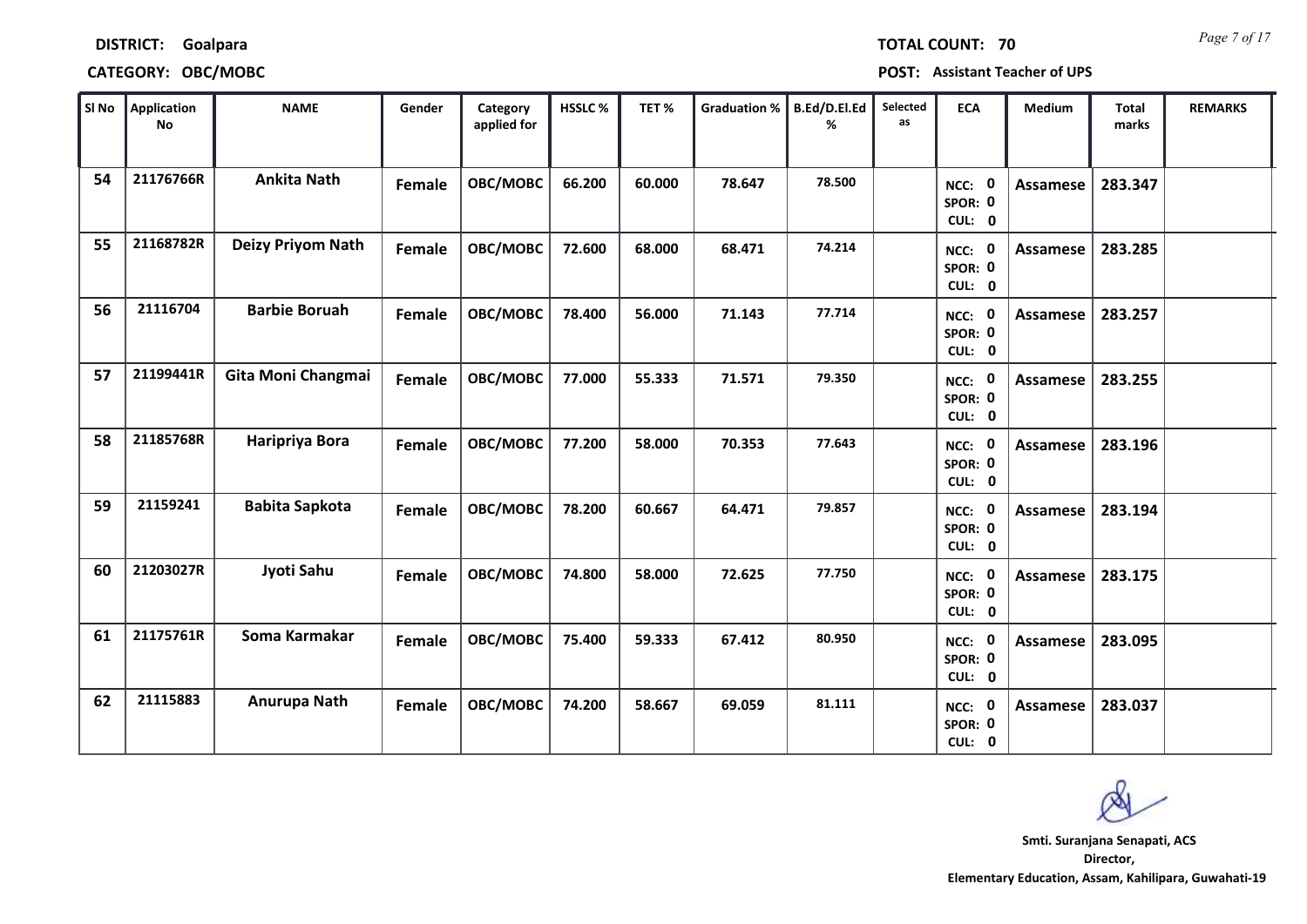|                | CATEGORY: OBC/MOBC |              |        |                         |                |      |       |
|----------------|--------------------|--------------|--------|-------------------------|----------------|------|-------|
| SI No          | Application<br>No  | <b>NAME</b>  | Gender | Category<br>applied for | <b>HSSLC %</b> | TET% | Gradu |
| C <sub>2</sub> | 212022400          | Chihani Daul |        | . <i>. .</i>            |                |      | $ -$  |

**POST: Assistant Teacher of UPS** 

| SI No | Application<br><b>No</b> | <b>NAME</b>                            | Gender      | Category<br>applied for | HSSLC% | TET%   | <b>Graduation %</b> | B.Ed/D.El.Ed<br>℅ | Selected<br>as | <b>ECA</b>                               | Medium          | <b>Total</b><br>marks | <b>REMARKS</b> |
|-------|--------------------------|----------------------------------------|-------------|-------------------------|--------|--------|---------------------|-------------------|----------------|------------------------------------------|-----------------|-----------------------|----------------|
| 63    | 21203349R                | Shibani Paul                           | Female      | OBC/MOBC                | 74.400 | 75.333 | 60.800              | 72.500            |                | $\mathbf 0$<br>NCC:<br>SPOR: 0<br>CUL: 0 | <b>Assamese</b> | 283.033               |                |
| 64    | 21183970R                | Sangita Saikia                         | Female      | OBC/MOBC                | 70.400 | 59.333 | 72.929              | 80.357            |                | NCC: 0<br>SPOR: 0<br>CUL: 0              | <b>Assamese</b> | 283.019               |                |
| 65    | 21180400R                | <b>Chandrama Borah</b>                 | Female      | OBC/MOBC                | 82.200 | 60.667 | 69.176              | 70.929            |                | NCC: 0<br>SPOR: 0<br>CUL: 0              | Assamese        | 282.972               |                |
| 66    | 21180368R                | Jahnabi Saikia                         | Female      | OBC/MOBC                | 83.600 | 58.667 | 76.143              | 64.556            |                | $\mathbf 0$<br>NCC:<br>SPOR: 0<br>CUL: 0 | Assamese        | 282.965               |                |
| 67    | 21190134R                | <b>Trishna Moni</b><br><b>Bordoloi</b> | Female      | OBC/MOBC                | 71.000 | 63.333 | 70.000              | 78.600            |                | NCC: 0<br>SPOR: 0<br>CUL: 0              | <b>Assamese</b> | 282.933               |                |
| 68    | 21176603R                | <b>Bulbuli Baruah</b>                  | Female      | OBC/MOBC                | 63.800 | 64.000 | 77.214              | 77.900            |                | $\mathbf 0$<br>NCC:<br>SPOR: 0<br>CUL: 0 | Assamese        | 282.914               |                |
| 69    | 21180692R                | Nitumoni Gogoi                         | Female      | OBC/MOBC                | 69.200 | 60.667 | 70.286              | 82.750            |                | NCC: 0<br>SPOR: 0<br>CUL: 0              | <b>Assamese</b> | 282.902               |                |
| 70    | 21186837R                | <b>Champak Kumar Ray</b>               | <b>Male</b> | OBC/MOBC                | 82.400 | 60.667 | 70.471              | 69.357            |                | $\mathbf 0$<br>NCC:<br>SPOR: 0<br>CUL: 0 | Assamese        | 282.894               |                |

**Director, Elementary Education, Assam, Kahilipara, Guwahati-19 Smti. Suranjana Senapati, ACS**

*Page 8 of 17* **TOTAL COUNT: 70**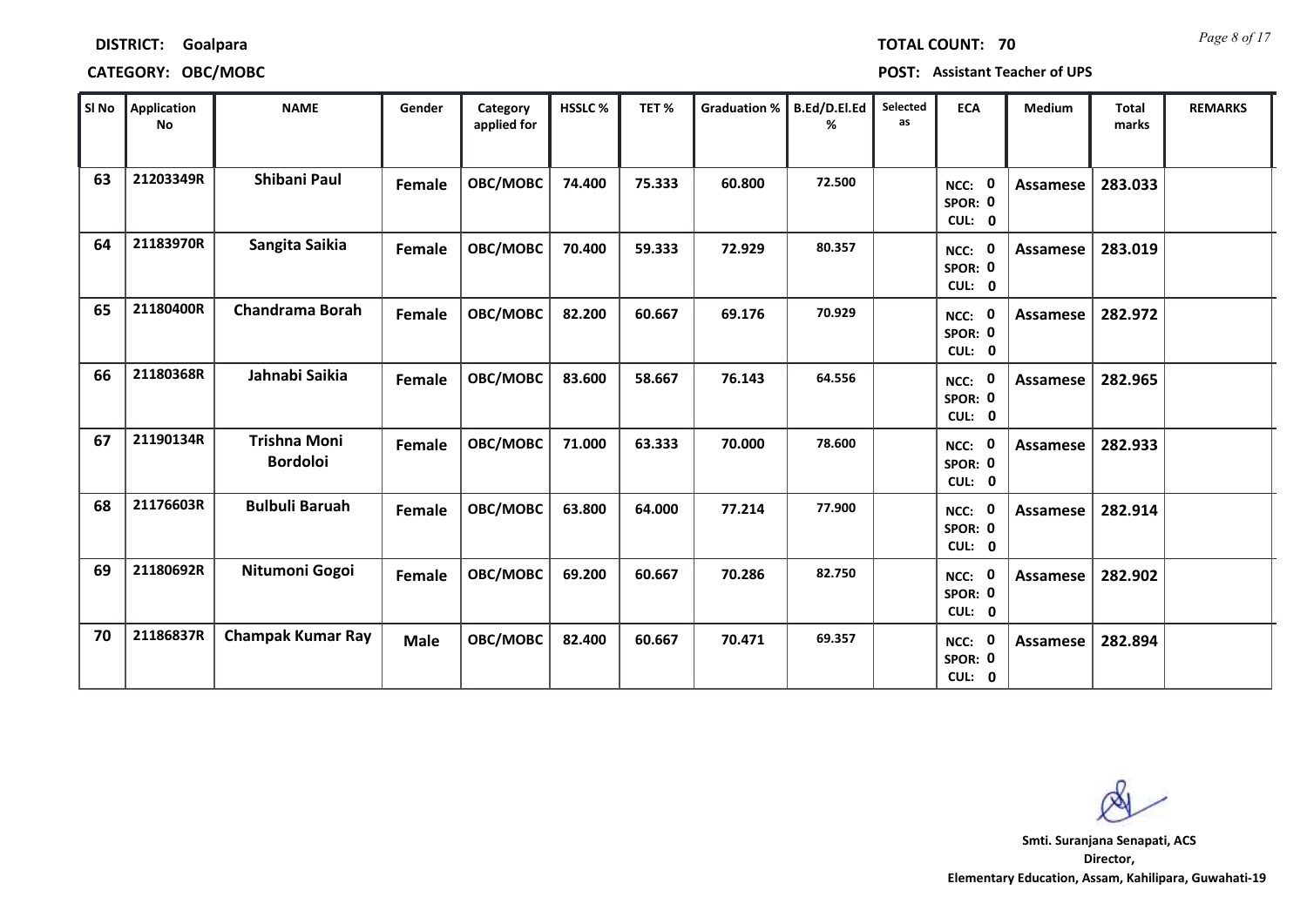| SI No                   | Application<br><b>No</b> | <b>NAME</b>                    | Gender        | Category<br>applied for | <b>HSSLC%</b> | TET%   | <b>Graduation %</b> | <b>B.Ed/D.El.Ed</b><br>% | Selected<br><b>as</b> | <b>ECA</b>                               | <b>Medium</b>   | <b>Total</b><br>marks | <b>REMARKS</b>  |
|-------------------------|--------------------------|--------------------------------|---------------|-------------------------|---------------|--------|---------------------|--------------------------|-----------------------|------------------------------------------|-----------------|-----------------------|-----------------|
| $\mathbf{1}$            | 21173920R                | <b>Khairuz Zaman</b>           | <b>Male</b>   | <b>UR</b><br>PwD        | 86.400        | 68.000 | 64.929              | 69.929                   |                       | 0<br>NCC:<br>SPOR: 0<br>CUL: 0           | Assamese        | 289.257               | PwD<br>Withheld |
| $\overline{2}$          | 21182446R                | Semima Aktara<br><b>Sikdar</b> | Female        | <b>UR</b><br>PwD        | 72.800        | 60.667 | 73.471              | 79.350                   | Women<br>Reservation  | NCC: 0<br>SPOR: 0<br>CUL: 0              | Assamese        | 286.287               | PwD<br>Withheld |
| $\overline{\mathbf{3}}$ | 21197012R                | <b>Abdur Rohim</b>             | <b>Male</b>   | <b>UR</b><br>PwD        | 68.200        | 59.333 | 67.294              | 79.950                   |                       | $\mathbf 0$<br>NCC:<br>SPOR: 0<br>CUL: 0 | Assamese        | 274.777               | PwD<br>Withheld |
| 4                       | 21172258R                | <b>Mizanur Rahman</b>          | <b>Male</b>   | OBC/MOBC<br>PwD         | 51.200        | 66.667 | 83.889              | 72.350                   |                       | 0<br>NCC:<br>SPOR: 0<br>CUL: 0           | Assamese        | 274.106               | PwD<br>Withheld |
| 5                       | 21201881R                | <b>Subham Paul</b>             | <b>Male</b>   | OBC/MOBC<br>PwD         | 71.000        | 68.000 | 69.235              | 65.750                   |                       | $\mathbf 0$<br>NCC:<br>SPOR: 0<br>CUL: 0 | <b>Assamese</b> | 273.985               | PwD<br>Withheld |
| 6                       | 21177819R                | <b>Mohidul Islam</b>           | <b>Male</b>   | <b>UR</b><br>PwD        | 56.800        | 64.667 | 63.077              | 81.200                   |                       | 0<br>NCC:<br>SPOR: 0<br>CUL: 0           | Assamese        | 265.744               | PwD<br>Withheld |
| $\overline{\mathbf{z}}$ | 21201274R                | Dulumani Kaibartta             | <b>Female</b> | <b>SC</b><br>PwD        | 59.400        | 63.333 | 68.176              | 72.300                   | Women<br>Reservation  | NCC: 0<br>SPOR: 0<br>CUL: 0              | Assamese        | 263.210               | PwD<br>Withheld |
| 8                       | 21199270R                | Aysha Siddiqua<br>Ahmed        | Female        | <b>UR</b><br>PwD        | 70.800        | 61.333 | 54.824              | 76.000                   |                       | $\mathbf 0$<br>NCC:<br>SPOR: 0<br>CUL: 0 | Assamese        | 262.957               | PwD<br>Withheld |

**CATEGORY: PwD POST: Assistant Teacher of UPS**

**Director, Elementary Education, Assam, Kahilipara, Guwahati-19 Smti. Suranjana Senapati, ACS**

*Page 9 of 17* **TOTAL COUNT: 8**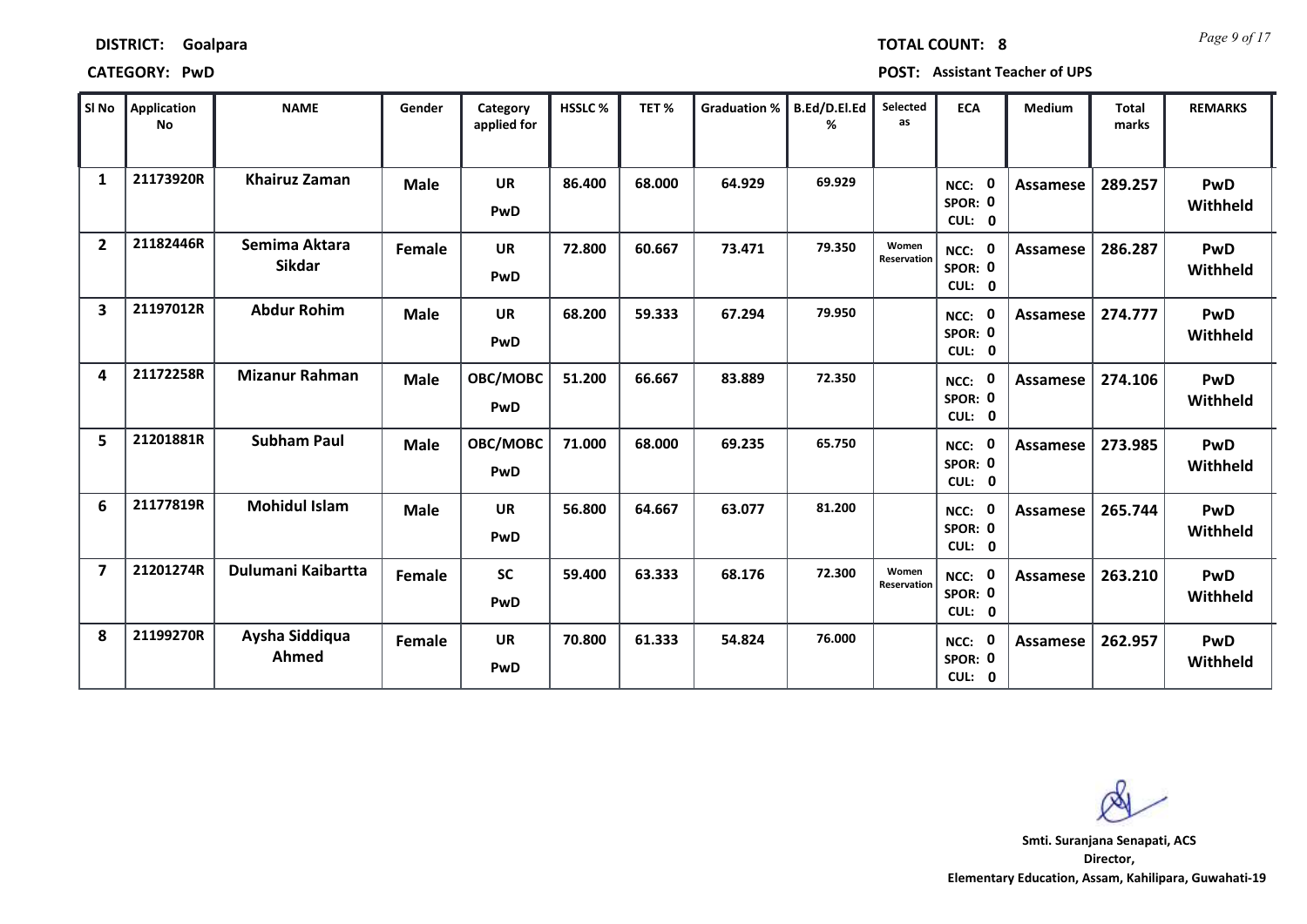| SI No          | Application<br>No | <b>NAME</b>              | Gender        | Category<br>applied for | HSSLC% | TET%   | Graduation % | <b>B.Ed/D.El.Ed</b><br>% | Selected<br>as       | <b>ECA</b>                                           | Medium   | <b>Total</b><br>marks | <b>REMARKS</b> |
|----------------|-------------------|--------------------------|---------------|-------------------------|--------|--------|--------------|--------------------------|----------------------|------------------------------------------------------|----------|-----------------------|----------------|
| $\mathbf{1}$   | 21176319R         | <b>Alakesh Das</b>       | Male          | SC                      | 81.000 | 66.000 | 65.941       | 80.000                   |                      | NCC: 0<br>SPOR: 0<br>CUL: 0                          | Assamese | 292.941               |                |
| $\overline{2}$ | 21168272R         | <b>Tapan Mondal</b>      | <b>Male</b>   | <b>SC</b>               | 81.800 | 76.000 | 57.941       | 75.714                   |                      | NCC: 0<br>SPOR: 0<br>CUL: 0                          | Assamese | 291.455               |                |
| 3              | 21176223R         | Pinki Mani Das           | <b>Female</b> | <b>SC</b>               | 79.800 | 62.000 | 73.900       | 73.214                   | Women<br>Reservation | NCC: 0<br>SPOR: 0<br>CUL: 0                          | Assamese | 288.914               |                |
| 4              | 21171575R         | <b>Renu Mandal</b>       | Female        | <b>SC</b>               | 81.800 | 64.000 | 61.882       | 79.700                   | Women<br>Reservation | NCC: 0<br>SPOR: 0<br>CUL: 0                          | Assamese | 287.382               |                |
| 5              | 21174004R         | <b>Bulbul Das</b>        | Female        | <b>SC</b>               | 75.000 | 61.333 | 77.059       | 73.900                   |                      | NCC: 0<br>SPOR: 0<br>CUL: 0                          | Assamese | 287.292               |                |
| 6              | 21195266R         | <b>Pranjit Roy</b>       | <b>Male</b>   | <b>SC</b>               | 76.800 | 67.333 | 68.438       | 72.000                   |                      | $\overline{\mathbf{0}}$<br>NCC:<br>SPOR: 0<br>CUL: 0 | Assamese | 284.571               |                |
| $\overline{7}$ | 21190178R         | <b>Banashree Baishya</b> | Female        | <b>SC</b>               | 88.400 | 56.000 | 63.278       | 76.214                   |                      | NCC: 0<br>SPOR: 0<br>CUL: 0                          | Assamese | 283.892               |                |

**CATEGORY: SC POST: Assistant Teacher of UPS**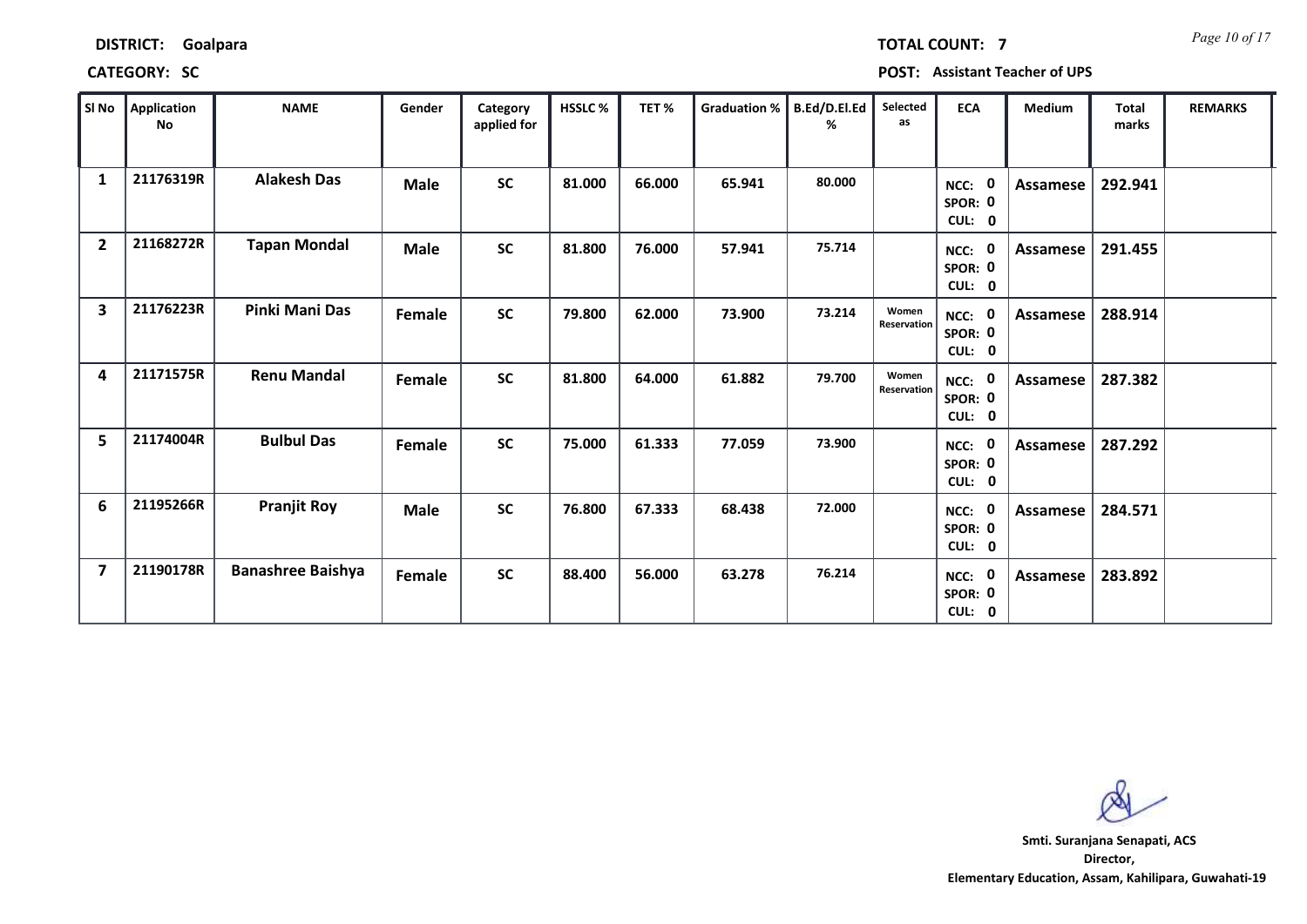*Page 11 of 17* **TOTAL COUNT: 2**

**DISTRICT: Goalpara**

**CATEGORY: STH POST: Assistant Teacher of UPS**

| SI No | <b>Application</b><br><b>No</b> | <b>NAME</b>                   | Gender      | Category<br>applied for | <b>HSSLC %</b> | TET%   | Graduation % | B.Ed/D.EI.Ed  <br>% | Selected<br>as | <b>ECA</b>                                | <b>Medium</b> | Total<br>marks | <b>REMARKS</b> |
|-------|---------------------------------|-------------------------------|-------------|-------------------------|----------------|--------|--------------|---------------------|----------------|-------------------------------------------|---------------|----------------|----------------|
|       | 21180193R                       | <b>Madhu Sudhan</b><br>Hajong | <b>Male</b> | <b>STH</b>              | 43.800         | 58.667 | 56.600       | 80.143              |                | $\mathbf{0}$<br>NCC:<br>SPOR: 0<br>CUL: 0 | Assamese      | 239.210        |                |
|       | 21170044R                       | <b>Prajit Kumar Hajong</b>    | <b>Male</b> | <b>STH</b>              | 41.200         | 61.333 | 35.214       | 67.950              |                | $\mathbf{0}$<br>NCC:<br>SPOR: 0<br>CUL: 0 | Assamese      | 205.698        |                |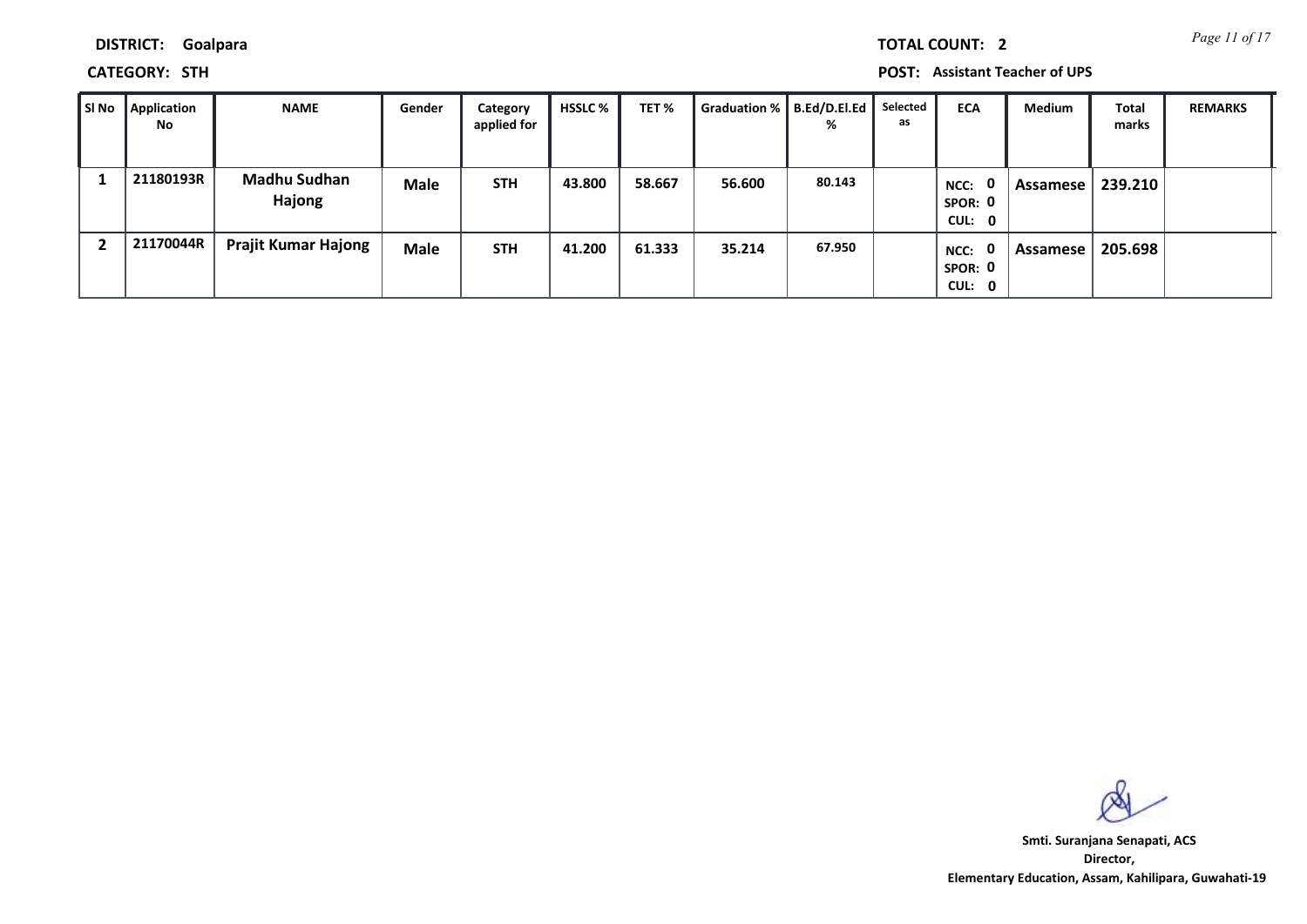| SI No                   | Application<br>No | <b>NAME</b>       | Gender      | Category<br>applied for | HSSLC % | TET%   | Graduation % | B.Ed/D.El.Ed<br>% | Selected<br>as       | <b>ECA</b>                                          | Medium   | <b>Total</b><br>marks | <b>REMARKS</b> |
|-------------------------|-------------------|-------------------|-------------|-------------------------|---------|--------|--------------|-------------------|----------------------|-----------------------------------------------------|----------|-----------------------|----------------|
| 1                       | 21201709R         | Nabajit Rabha     | Male        | <b>STP</b>              | 72.400  | 58.667 | 70.471       | 76.200            |                      | - 0<br>NCC:<br>SPOR: 0<br>CUL: 0                    | Assamese | 277.737               |                |
| $\overline{2}$          | 21167190R         | Ritumani Rabha    | Female      | <b>STP</b>              | 75.200  | 64.000 | 68.647       | 69.400            | Women<br>Reservation | - 0<br>NCC:<br>SPOR: 0<br>CUL:<br>$\mathbf 0$       | Assamese | 277.247               |                |
| $\overline{\mathbf{3}}$ | 21192996R         | Nareswar Rabha    | Male        | <b>STP</b>              | 71.600  | 67.333 | 62.500       | 75.150            |                      | - 0<br>NCC:<br>SPOR: 0<br>CUL: 0                    | Assamese | 276.583               |                |
| 4                       | 21206388R         | Surajit Khakhlary | <b>Male</b> | <b>STP</b>              | 71.000  | 61.333 | 73.588       | 70.286            |                      | 0<br>NCC:<br>SPOR: 0<br><b>CUL:</b><br>$\mathbf{0}$ | Assamese | 276.207               |                |
| 5                       | 21191125R         | Judhisthir Rabha  | <b>Male</b> | <b>STP</b>              | 69.600  | 62.000 | 65.000       | 74.200            |                      | 0<br>NCC:<br>SPOR: 0<br>CUL:<br>$\mathbf 0$         | Assamese | 270.800               |                |
| 6                       | 21204875R         | Ankita Rabha      | Female      | <b>STP</b>              | 61.400  | 57.333 | 71.588       | 78.050            | Women<br>Reservation | - 0<br>NCC:<br>SPOR: 0<br>CUL: 0                    | Assamese | 268.372               |                |

### **CATEGORY: STP POST: Assistant Teacher of UPS**

**DISTRICT: Goalpara**

**Director, Elementary Education, Assam, Kahilipara, Guwahati-19 Smti. Suranjana Senapati, ACS**

*Page 12 of 17* **TOTAL COUNT: 6**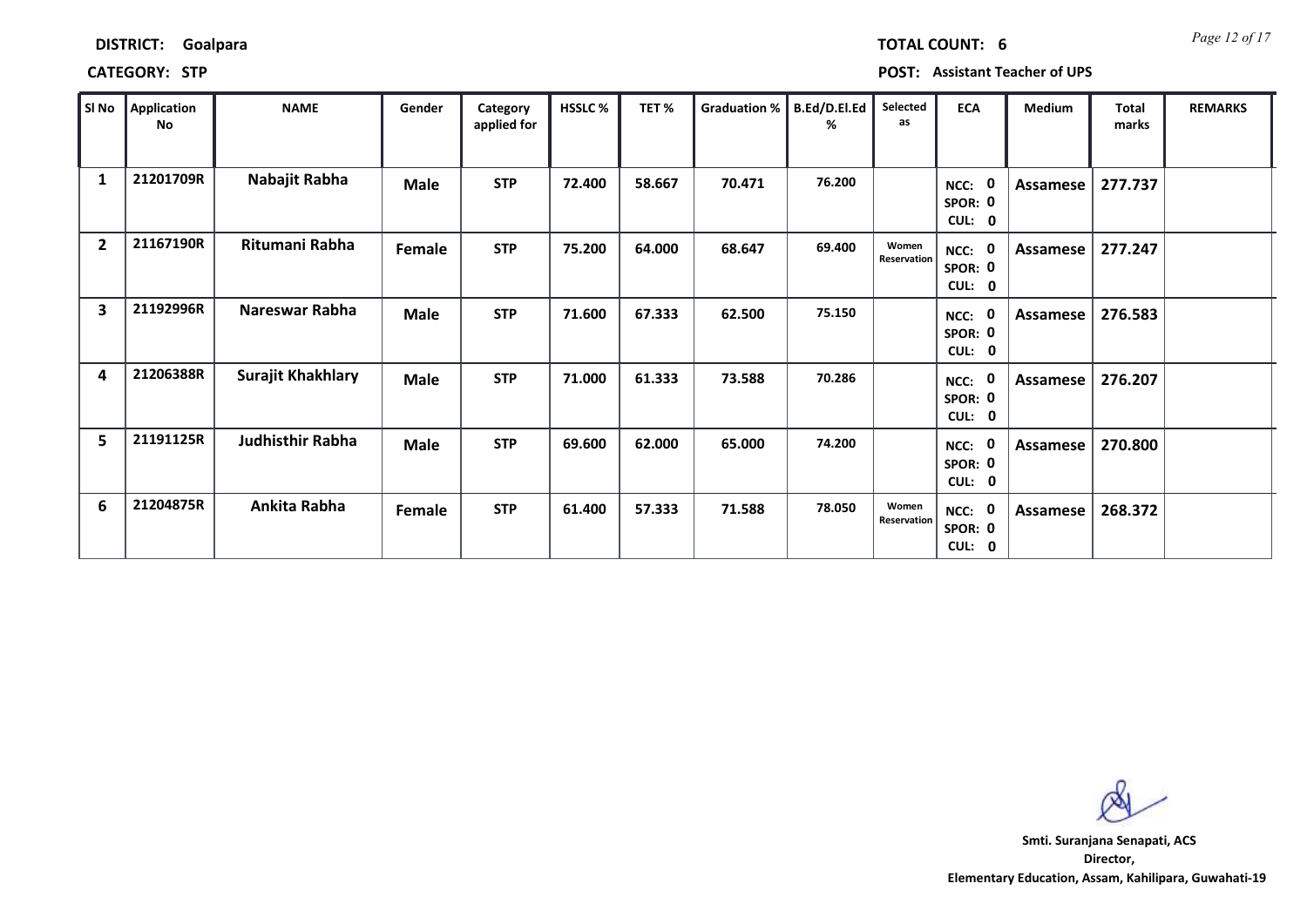| SI No                   | Application<br>No | <b>NAME</b>              | Gender | Category<br>applied for | HSSLC% | TET%   | Graduation % | B.Ed/D.El.Ed<br>% | Selected<br>as       | <b>ECA</b>                  | Medium      | <b>Total</b><br>marks | <b>REMARKS</b> |
|-------------------------|-------------------|--------------------------|--------|-------------------------|--------|--------|--------------|-------------------|----------------------|-----------------------------|-------------|-----------------------|----------------|
| $\mathbf{1}$            | 21199992R         | <b>Rojee Basumatary</b>  | Female | <b>STP</b>              | 81.000 | 66.667 | 80.299       | 70.571            | Women<br>Reservation | NCC: 0<br>SPOR: 0<br>CUL: 0 | <b>Bodo</b> | 298.537               | Withheld       |
| $\overline{2}$          | 21194876R         | <b>Pritilota Narzary</b> | Female | <b>STP</b>              | 70.400 | 66.667 | 73.353       | 78.300            | Women<br>Reservation | NCC: 0<br>SPOR: 0<br>CUL: 0 | <b>Bodo</b> | 288.720               |                |
| $\overline{\mathbf{3}}$ | 21174242R         | <b>Bithorai Daimary</b>  | Male   | <b>STP</b>              | 82.000 | 66.000 | 60.326       | 77.450            |                      | NCC: 0<br>SPOR: 0<br>CUL: 0 | <b>Bodo</b> | 285.776               |                |
| 4                       | 21184730R         | Leesha Narzary           | Female | <b>STP</b>              | 73.400 | 63.333 | 67.882       | 79.750            |                      | NCC: 0<br>SPOR: 0<br>CUL: 0 | <b>Bodo</b> | 284.366               |                |
| 5                       | 21211970R         | <b>Bandana Narzary</b>   | Female | <b>STP</b>              | 71.000 | 62.667 | 69.000       | 80.611            |                      | NCC: 0<br>SPOR: 0<br>CUL: 0 | <b>Bodo</b> | 283.278               |                |
| 6                       | 21181820R         | Jiuma Swargiary          | Female | <b>STP</b>              | 67.800 | 58.000 | 70.765       | 83.429            |                      | NCC: 0<br>SPOR: 0<br>CUL: 0 | <b>Bodo</b> | 279.993               |                |
| $\overline{7}$          | 21191260R         | Bijuli Brahma            | Female | <b>STP</b>              | 67.800 | 60.000 | 70.588       | 81.500            |                      | NCC: 0<br>SPOR: 0<br>CUL: 0 | <b>Bodo</b> | 279.888               |                |

**CATEGORY: STP POST: Assistant Teacher of UPS**

**Director, Elementary Education, Assam, Kahilipara, Guwahati-19 Smti. Suranjana Senapati, ACS**

*Page 13 of 17* **TOTAL COUNT: 7**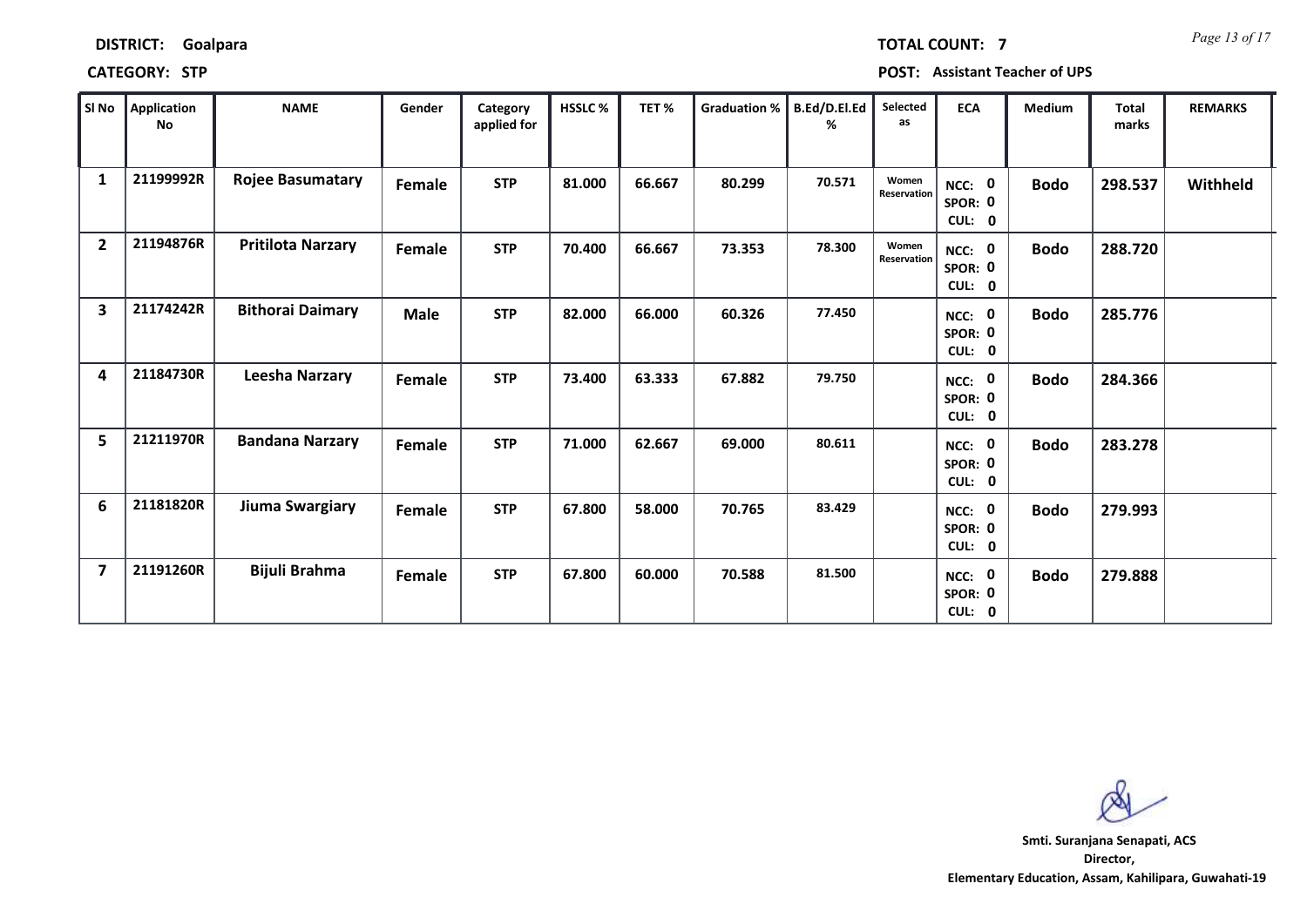*Page 14 of 17* **TOTAL COUNT: 1**

**DISTRICT: Goalpara**

**CATEGORY: EWS POST: Science Teacher of UPS**

| Sl No | Application<br>No | <b>NAME</b>     | Gender | Category<br>applied for | HSSLC % | TET %  | Graduation %   B.Ed/D.El.Ed |        | Selected<br>as | <b>ECA</b>                | Medium   | <b>Total</b><br>marks | <b>REMARKS</b> |
|-------|-------------------|-----------------|--------|-------------------------|---------|--------|-----------------------------|--------|----------------|---------------------------|----------|-----------------------|----------------|
|       | 21169687R         | Nabanita Kalita | Female | <b>EWS</b>              | 76.800  | 72.667 | 68.235                      | 76.786 |                | NCC:<br>SPOR: 0<br>CUL: 0 | Assamese | 294.488               |                |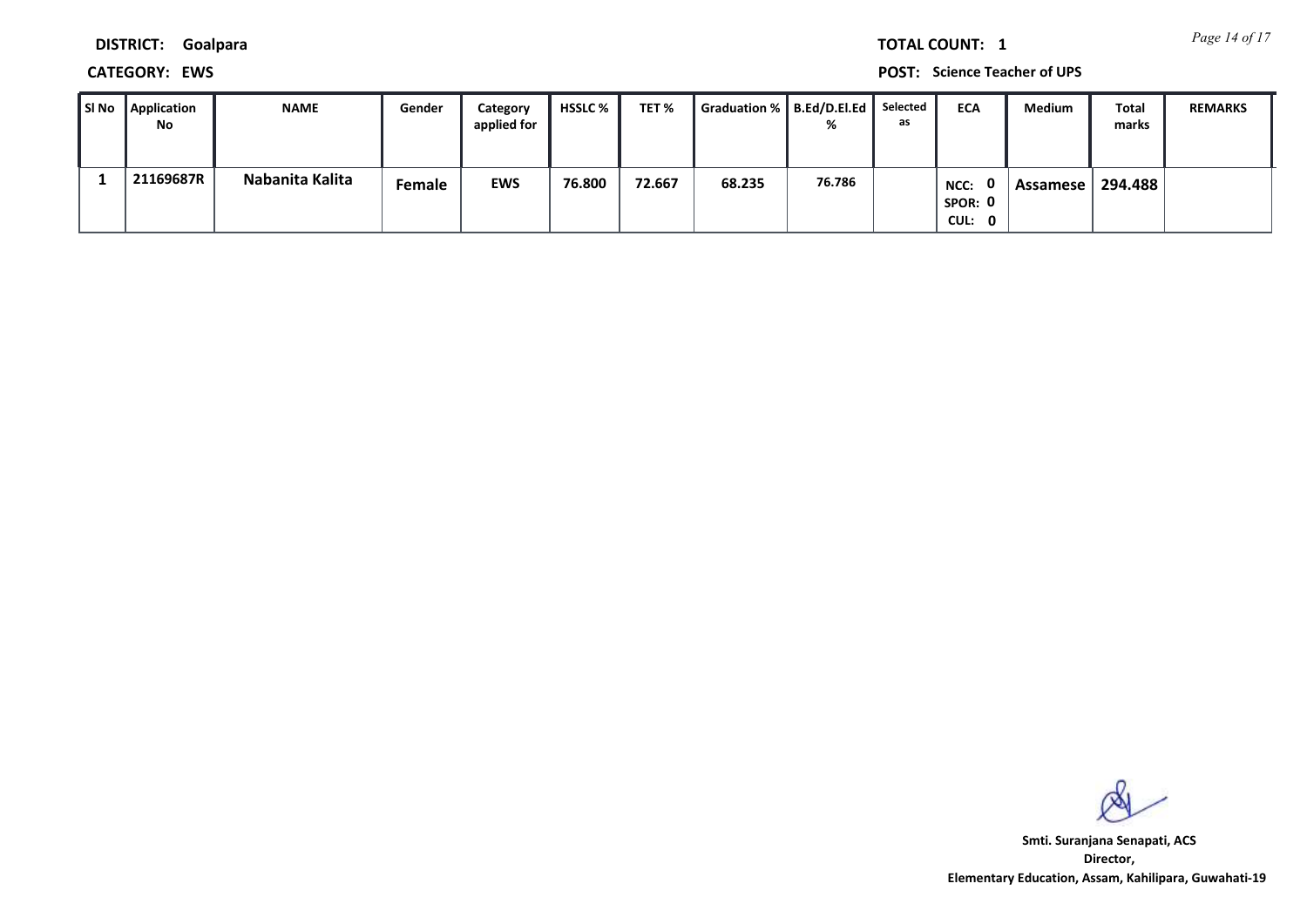*Page 15 of 17* **TOTAL COUNT: 2**

**DISTRICT: Goalpara**

**CATEGORY: PwD POST: Science Teacher of UPS**

| SI No | <b>Application</b><br>No | <b>NAME</b>     | Gender      | Category<br>applied for | <b>HSSLC</b> % | TET %  | Graduation %   B.Ed/D.El.Ed | %      | Selected<br>as | <b>ECA</b>                                | <b>Medium</b> | <b>Total</b><br>marks | <b>REMARKS</b>         |
|-------|--------------------------|-----------------|-------------|-------------------------|----------------|--------|-----------------------------|--------|----------------|-------------------------------------------|---------------|-----------------------|------------------------|
|       | 21202329R                | Saddam Hussain  | <b>Male</b> | <b>UR</b><br>PwD        | 62.400         | 59.333 | 68.118                      | 68.357 |                | 0<br>NCC:<br>SPOR: 0<br>CUL: 0            | Assamese      | 258.208               | <b>PwD</b><br>Withheld |
|       | 21100642                 | Nayan Moni Nath | <b>Male</b> | <b>OBC/MOBC</b><br>PwD  | 69.600         | 57.333 | 65.118                      | 63.786 |                | $\mathbf{0}$<br>NCC:<br>SPOR: 0<br>CUL: 0 | Assamese      | 255.837               | <b>PwD</b><br>Withheld |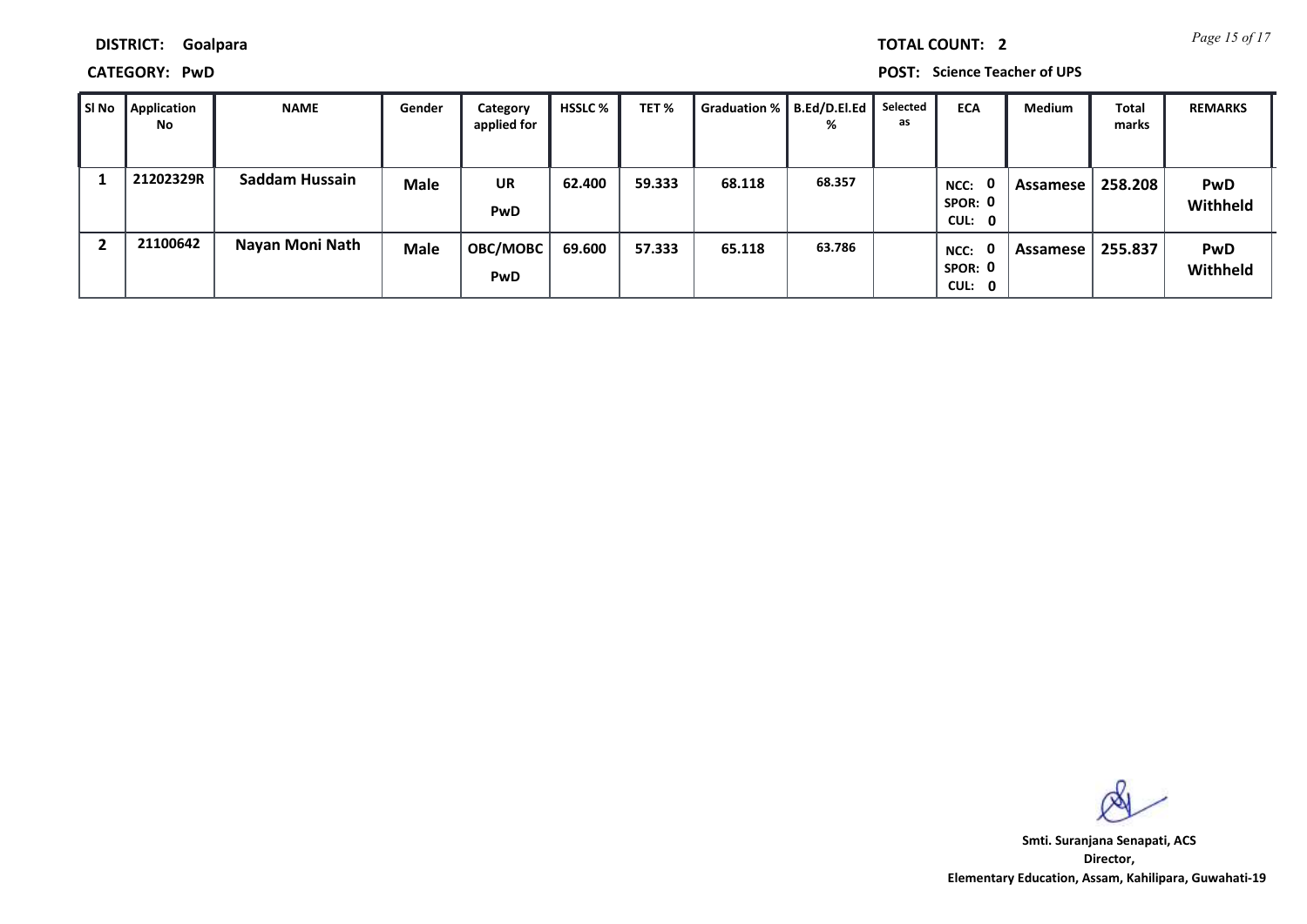*Page 16 of 17* **TOTAL COUNT: 1**

**DISTRICT: Goalpara**

**CATEGORY: STP POST: Science Teacher of UPS**

| SI No | Application<br>No | <b>NAME</b>      | Gender | Category<br>applied for | HSSLC % | TET %  | Graduation %   B.Ed/D.El.Ed |        | Selected<br>as | <b>ECA</b>                | Medium   | <b>Total</b><br>marks | <b>REMARKS</b> |
|-------|-------------------|------------------|--------|-------------------------|---------|--------|-----------------------------|--------|----------------|---------------------------|----------|-----------------------|----------------|
|       | 21175867R         | Mercilla Sarania | Female | <b>STP</b>              | 73.400  | 72.000 | 72.824                      | 76.786 |                | NCC:<br>SPOR: 0<br>CUL: 0 | Assamese | 295.009               |                |